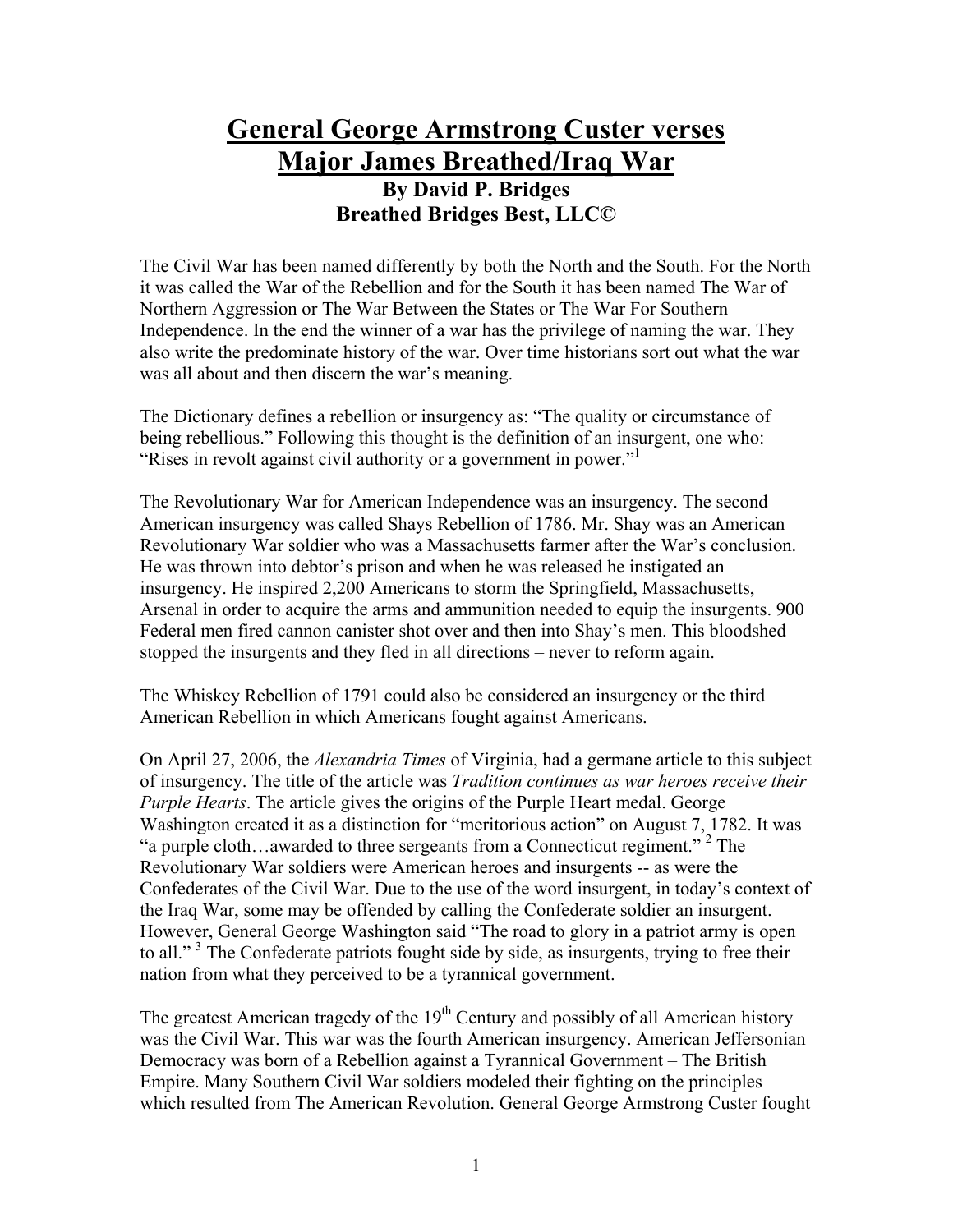for his government against the insurgent Major/Doctor James Breathed, Stuart Horse Artillery, of the Confederate States of America.

In the Civil War magazine *North & South* there was a recently published article entitled *Why the Confederate Insurgency Failed*. The author of this article stated that: "Military historians have identified four elements that are critical to the success of an insurgency: a conventional army, irregular forces, external assistance, and sanctuary." <sup>4</sup> Today, I would like to focus not on what an insurgency is, but instead what are the characteristics of an insurgent person in a war. I will also discuss the behavior of a governmental warrior, as was General Custer, who fought against the insurgents. Three characteristics germane to both sides will be juxtaposed through this presentation.

First, individuals -- characteristically on both sides of a war -- believed that God is on their side and with them as they fought. The credo of the Confederacy was *Deo Vindice*, God Will Vindicate. In an interview of 1889 with a New Orleans resident, Thomas J. Semmes, the following was elaborated upon in relation to the Confederate Seal that had George Washington seated upon a horse. Quote, "As to the motto proposed by us, we concur with the House in accepting the word 'Deo'-- God. We do so in conformity to the expressed wishes of the framers of our Constitution, and the sentiments of the people and of the army." Semmes went on to say that: "The preamble of the Provisional Constitution declares that 'We, the deputies of the sovereign and independent States…invoking the favor and guidance of Almighty God, do ordain,"<sup>5</sup>

It is clear that the Seal of the Confederate States of America was intentionally designed to evoke the fact that God was with the righteous people of the South in their plight to free themselves from the 'tyrannical government of the North' during the Civil War. The insurgent Major James Breathed was born into an Episcopal God-fearing family. The Breatheds took their faith very seriously. In 1848, the father of James Breathed moved from Virginia, to outside of Hagerstown, Maryland. James was then a young impressionable lad of ten years. The Breathed plantation home was across the street from The College of St. James, an Episcopal Seminary training school. Whether James Breathed liked it or not he was going to become a God-fearing young man as he was exposed to daily worship services and the rigorous study of the Bible.

Doubtless that James Breathed knew of the Confederate Seal and the credo "Deo Vindice." He would have believed that God was on the side of the Confederacy and his insurgent war acts of rebellion were justified through the Grace of God. Semmes went on to say of the Seal: "No word appeared more grand, more expressive or significant than this. Under God as the asserter of our rights, the defender of our liberties, our protector against danger, our mediator, our ruler and guardian, and, as the avenger of our wrongs and the punisher of our crimes, we endeavor to equal or even excel our ancestors. What word can be suggested of more power, and so replete with sentiments and thoughts consonant with our idea of the omnipotence and justice of God?"<sup>6</sup> Through understanding the Southern mindset of God being the asserter of their rights, it is clear that Breathed would have taken up this same mantra as his fellow compatriots in arms.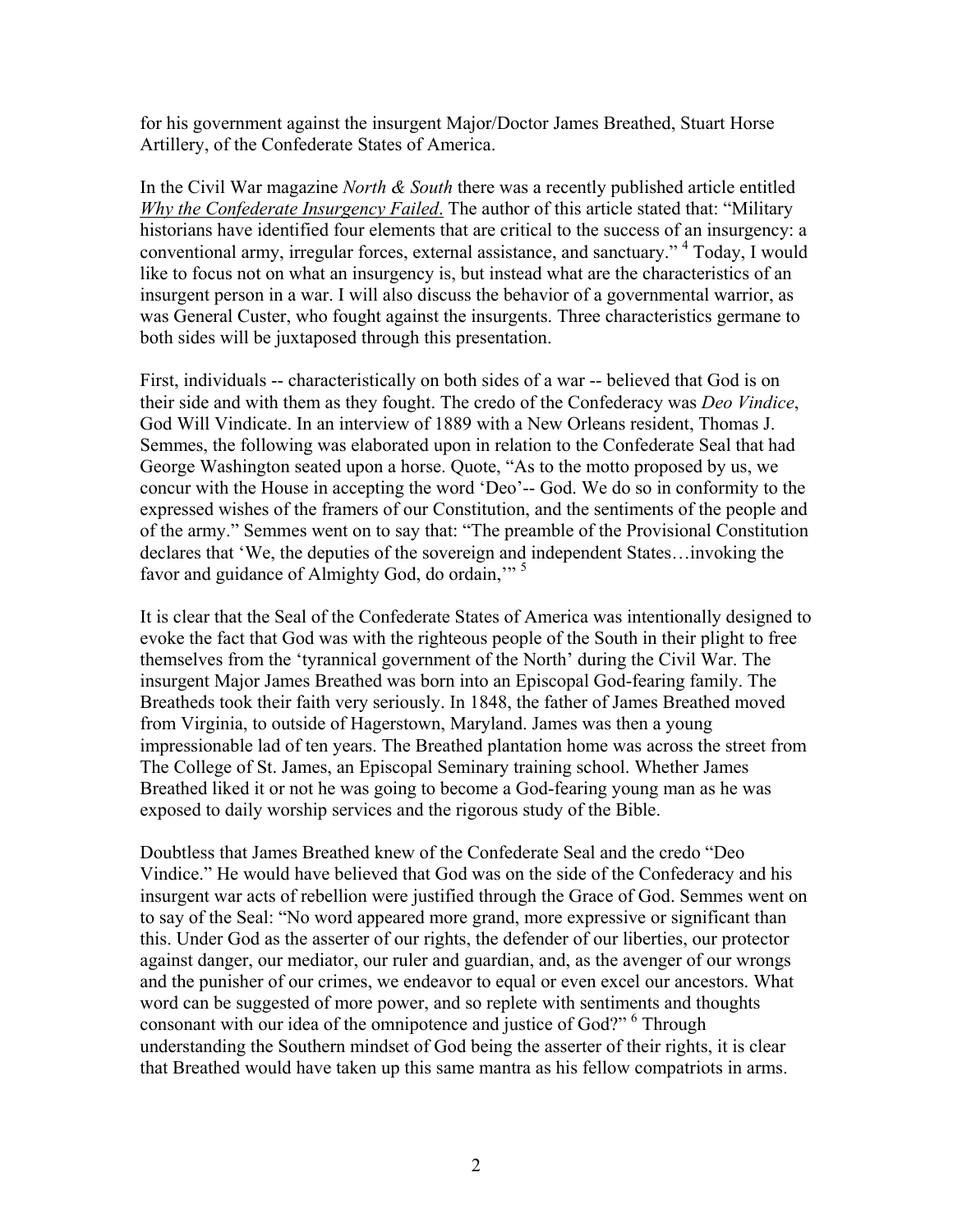In May of 1864, Custer's faith in God can be discovered through this very thoughtful statement he wrote to his wife Libbie, from Camp Libbie, during the Battle of the Wilderness: "On the eve of every battle in which I have been engaged, I have never omitted to pray inwardly, devoutly. Never have I failed to commend myself to God's keeping, asking Him to forgive my past sins, and to watch over while in danger…and to receive me if I fell, while caring for those near and dear to me. After having done so all anxiety for myself, here or hereafter, is dispelled. I feel that my destiny is in the hands of the Almighty. This belief, more than any other fact or reason, makes me brave and fearless as I am."<sup>7</sup>

It was November 25, 1862, I am proud to say, as an Ordained Presbyterian Minister of the Word and Sacrament, that George Armstrong Custer first saw the light of the Presbyterianism. He was twenty-four years old and twenty-one days when he followed Libbie Bacon into the Monroe, Michigan, Presbyterian Church -- Thanksgiving Day. Custer likely had God in the rear pew of his mind and Libbie in the front pew. What ever it takes to form a 'good-Presbyterian' is just fine with me! <sup>8</sup> Later in the War Custer did have a 'Born-Again' religious experience and he accepted Jesus Christ as his Lord and Savior. Custer's faith experience accompanied him unto the battlefields of the Civil War.

George Armstrong Custer was a man of principle and purpose. He once stated, "'First be sure you're right, then go ahead!' I ask myself, 'Is that right?' Satisfied that it is so, I let nothing swerve me from my purpose."<sup>9</sup> Custer always had a purpose in life, as did James Breathed. Both men fought with an intensity and purpose throughout the course of the Civil War. On at least thirteen major battlefields – Custer with his 'Wolverine' troopers and Breathed with his artillerymen fought each other.

In the melee of The Battle of Brandy Station both God-fearing soldiers -- Breathed and Custer -- would have fought each other and visibly seen each other in the fourteen hour test of endurance. Both would have assumed that God was on their side, both men fought valiantly. Artillerist Henry H. Matthews said of Breathed on Fleetwood Hill: "Breathed was in his second heaven, rushing from piece to piece, cheering the men and urging them to fire faster, if such a thing were possible directing the fire of the guns…The fire was so terrific that the enemy, who were pursuing the  $6<sup>th</sup>$ , [Virginia Cavalry] were compelled to retire in great confusion."<sup>10</sup>

In this exact same time period Custer was ordered by an excited Union Cavalry Commander -- Grimes Davis -- to attack Stuart Horse artillerist's Captain James F. Hart's -- South Carolina Battery, commanded by Breathed. Custer and Breathed would have seen each other eye-to-eye on the deadly battlefield. When Custer attacked the battery, all of a sudden Major Cabell E. Flourney sent 150 Stuart horse troopers out of the woods to protect the South Carolinian's battery. Custer's troopers had to yank back their mounts - some of the men were thrown to the ground from the frantic reversal. This match of wits brought to a close a part of the day's battle and Stuart and Breathed were content to let Pleasanton escape back across the Rappahannock River, from which they came into the battle.  $^{11}$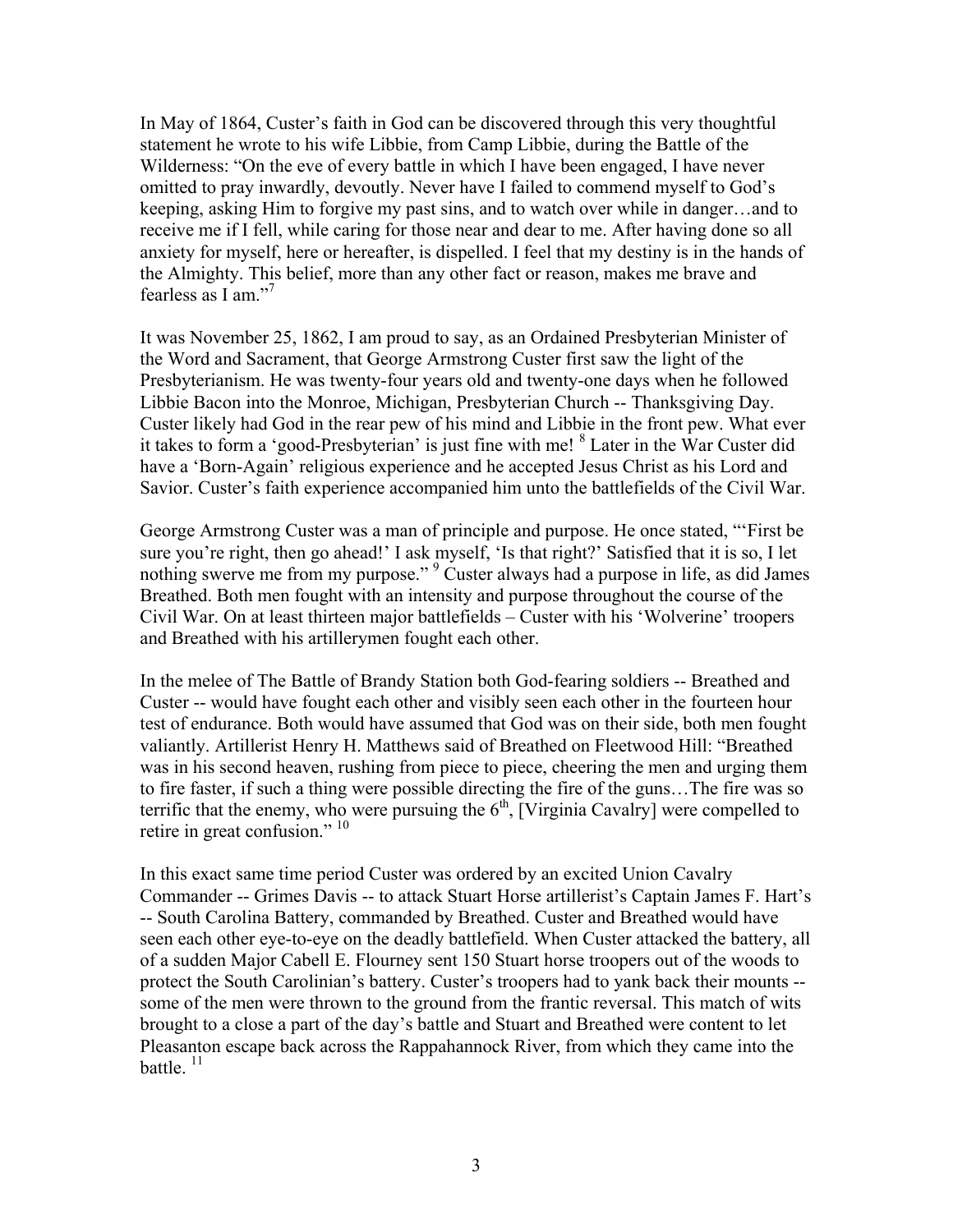God was with both Custer and Breathed, according to their thinking. I can assure you that both the Union and the Confederate Armies claimed God as their over-seer in the Civil War.

Second, both the insurgent and the defenders of the established government characteristically hated their enemy. The insurgent hates the tyrannical invading aggressor. Consequently, he would have killed as many of the invaders as possible for his righteous Cause. On May 22, 1902, Confederate Cavalry commander William H. F. Payne wrote to one of Breathed's artillerist – Mr. Matthews -- who lived in the 'Old Line Confederates Home' near Baltimore City. The letter Payne wrote was in relation to his comrade in arms, Breathed, quote: "I can say to you now -- what I have often said to others – that [Breathed] was the finest artillery officer that I met during the war. If any distinction can be drawn as to the valor of Confederate soldiers I would give the palm to Jim Breathed. He was born a soldier and an intense passionate patriot. I think he really enjoyed and exulted in battle. …The sound of his guns and the shone of conflict excited him to madness. He fought artillery as if it was a side-arm. He considered any distance except muzzle to muzzle as being too far off. …He fought the Yankees because he hated them.  $\cdot$ , 12

When I first discovered this letter from Billy Payne I was shocked at its content. I wondered how this medical doctor, who's purpose initially was to save life from suffering, pain and even death, could hate an entire category of human beings -- Yankees. Hate is a powerful word and evokes all kinds of horrible connotations such as: to feel intense animosity or dislike for another human being, abhorrence, revulsion, disgust, loathe are all words in the Thesaurus that come to mind when one uses the word hate. Yet, hatred is a prime carnal motive that drove an individual to kill one's enemy. The soldier must first overcome his religious conviction of the commandment that says "You shall not kill" in order to take another human beings life on the battlefield.  $13$ 

Commander Payne went on to discuss in this same letter a skirmish that Breathed was in close to Dayton, outside of Harrisonburg, Virginia. Quote, "Amongst them was Jim Breathed. When he rode up to report to me he was very bloody. Lifting his hand with his sword in it he told me with great exultation and triumph that it was Yankee blood, and that he had 'thrusted' three of them through and through. …I was afterward informed that he had, in fact, killed three Yankees." Payne went on to say: "Breathed died fortunately in some respect. He could not have comprehended the present state of affairs. He fought the Yankee because he hated them. When he entered a battle it was to kill. He never shed any tears nor canted in melee mouthed philanthropy but yet to unarmed and helpless [he] was chivalry itself. He fought for the independence of his country and caring more for constitution liberty than he did for the multiplication table or the rule of three. He would have thought it an insult to his dead comrades to dream in a nightmare that we were rightfully beaten and that they had died for a foolish cause."<sup>14</sup>

General George Armstrong Custer also hated, to the degree that he could take vengeance upon the insurgent, by killing and even hanging the enemy in cold blood. A Michigan trooper who had been shot from his horse, was then shot by Mosby's troopers and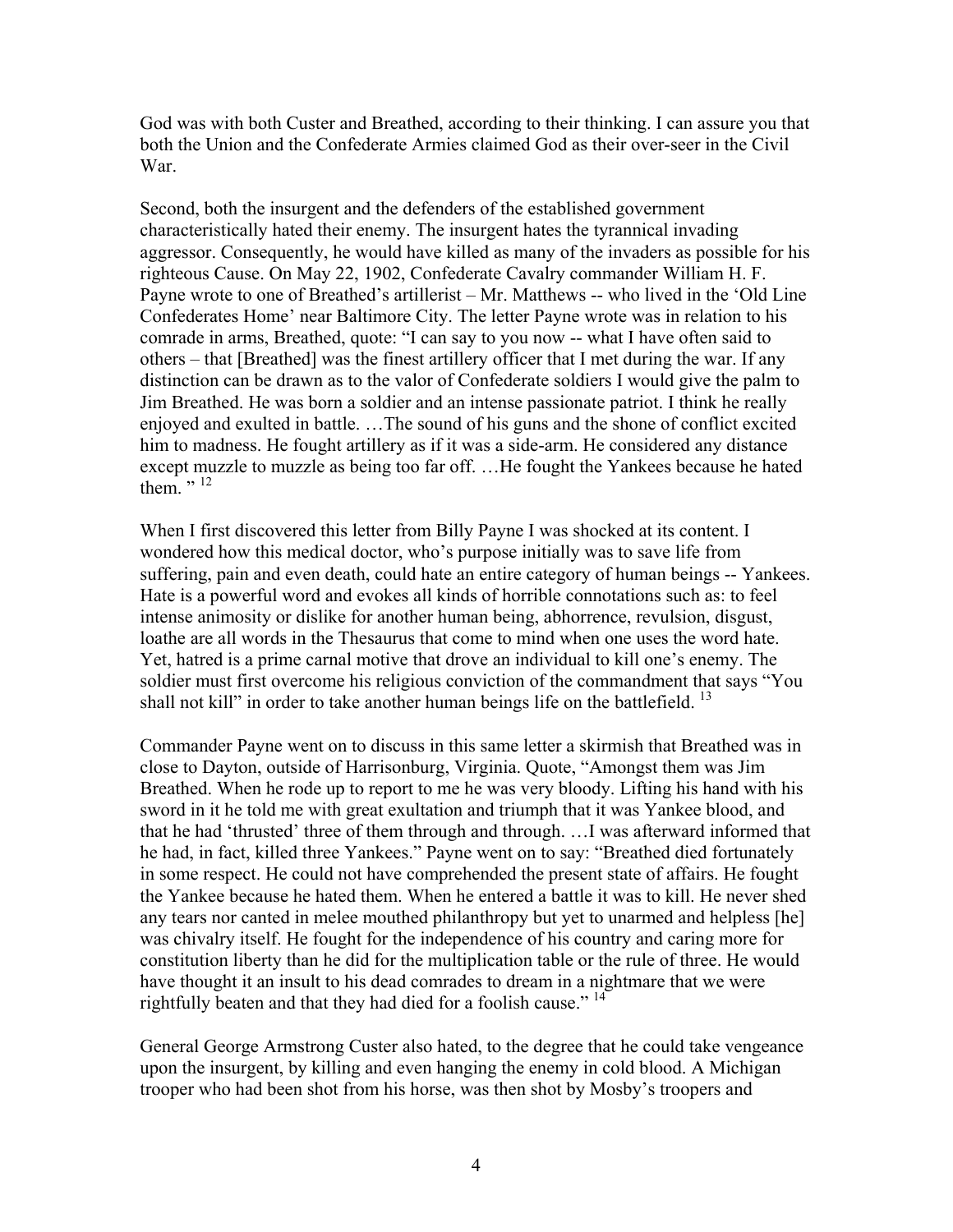mortally wounded -- yet he lived to tell the tale to Custer. In retaliation, the enraged Custer, captured six of Mosby's Raider's and hanged them.

In *The Memoirs of Colonel John S. Mosby*, Mosby himself reflected in his autobiography after the War in relation to the hateful hanging of his men by General Custer. Mosby stated that: "I don't care a straw whether Custer was solely responsible for the hanging of our men, or jointly with others. If we believe the reports of the generals, none of them ever heard of the hanging of our men; they must have committed suicide. Contemporary evidence is against Custer. I wonder if he also denied burning dwelling houses around Berryville [Virginia]."<sup>15</sup>

Mosby trooper, John W. Munson, wrote in his Reminiscences of 1906, that: "There are some things in the lives of all of us that we can't refer to with pleasure, and the hanging and shooting of some of our men, by order of General Custer, and in his presence, is one of those which Mosby's men rarely refer to. Neither it, nor what followed as a result of it, are happy memories to any of us. We want to remember General Custer, and I believe we all do remember him, as the gallant martyr who went down at Little Big Horn, surrounded, almost covered up, with the dead bodies of his foes; his pistols smoking hot; his blue eyes flashing defiance; his voice ringing out in command of his brave companions. This was the real hero, the real Custer." <sup>16</sup>

However, history does not lie and the truth be told what General Custer did to the six Mosby Raider's deserves some attention in relation to the subject at hand, hatred of the enemy as a characteristic of the warrior. Munson went on to say that, "The Custer episode is part of our history, however, its recital reflects nothing but credit on our Command…. General Custer, still breathing fire and vengeance, captured some of Mosby's men and had some of them hanged and others shot with their hands tied behind their backs. This was in Front Royal, Va." 17 Clearly Custer, like Breathed, hated his enemy.

Of course it would not be respectful to either Custer or Breathed to think that they were the only soldiers of hatred in the Civil War. Colonel Mosby would also have his hand in the final hateful act of hanging and shooting six of Custer's Michigan Wolverines in the final act of retaliation. The victim's of this hatred were forced to draw lots to see who would be hanged. Mosby left his signature on the hanged bodies. This note sums up hatred in war, "These men have been hanged in retaliation for an equal number of Colonel Mosby's men hanged by order of General Custer at Front Royal. **Measure for**  measure."<sup>18</sup>

Third, Adrenaline/rage in the midst of battle acts like a hallucinogenic drug which incites incredible acts of bravery, gallantry and courage. This characteristic of both insurgents and those defending established governments is exemplified by both Major Breathed and General Custer. On February 29, 1864, at Rio Hill, north of Charlottesville, Virginia, Union Cavalry commander Judson 'kill-cavalry' Kilpatrick proposed to Alfred Pleasanton a dangerous multi-pronged raid into Richmond to free Union prisoners of war from both Belle Island and Libby Prison. Brigadier-General Custer was dispatched to raid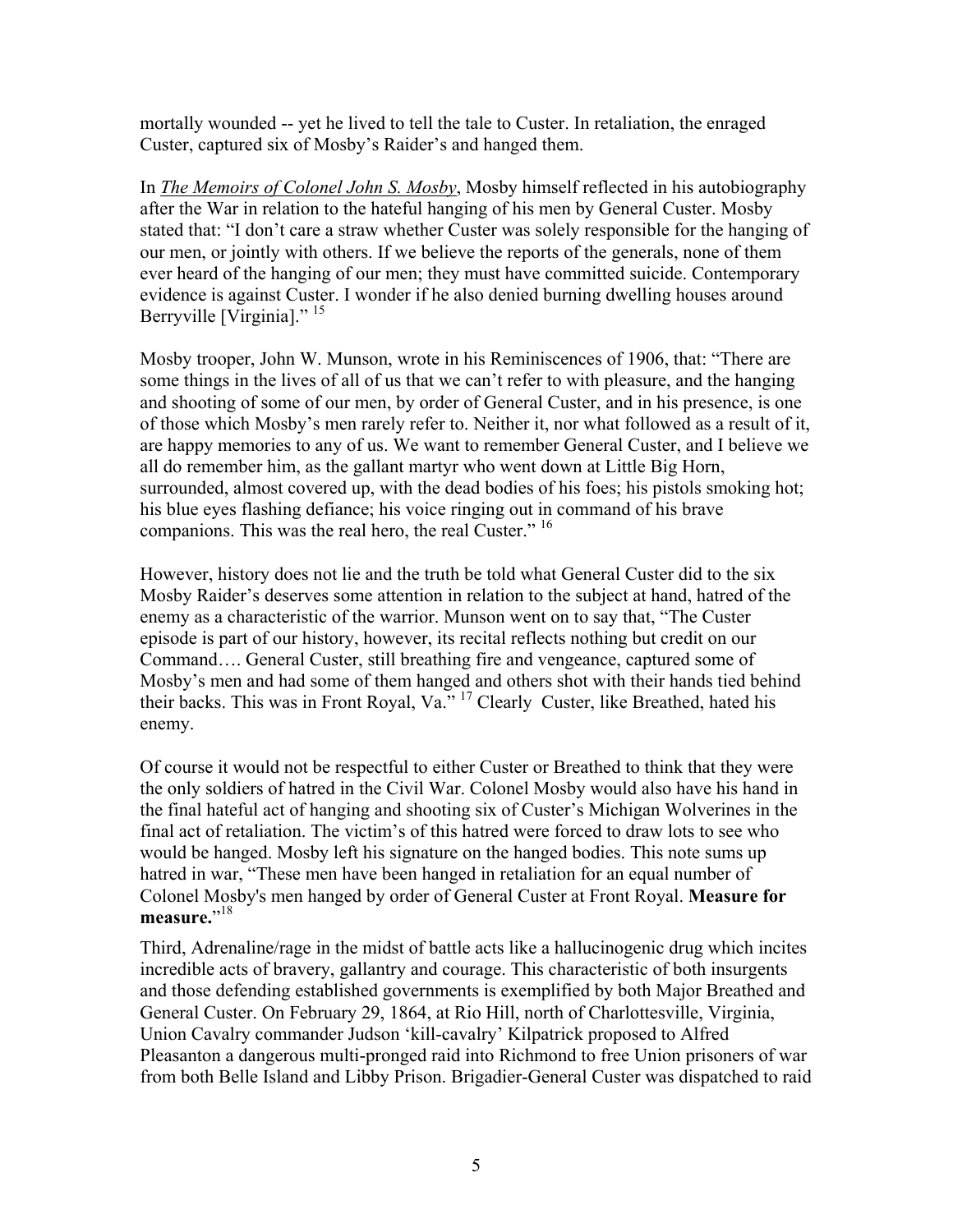Albemarle County to cut the Virginia Central Railroad and cause confusion as to the real purpose of the mission.

On February 29, as three hundred Stuart Horse Artillerymen lounged and relaxed, Lt. James N. Cunningham of the  $1<sup>st</sup> Virginia$  Cavalry galloped into camp with the news that a large body of enemy cavalry was approaching. Cunningham had closely observed Custer's men and their movements, and had ridden directly to the Stuart Horse Artillery camp to report the danger. Artillery commander Captain Moorman reported that, "Camp was at once notified and pickets sent forward to Rio Bridge, 1¼ miles north, but before they arrived the enemy had crossed and held the bridge.<sup>"19</sup>

About this same time, another column was revealed. Union horsemen were headed for Cook's Ford, not far from Rio Bridge. Moorman later stated that at the time he believed the whole command could not be assembled. Subsequently, he ordered his guns to open fire while the rest of the guns limbered up and moved to a safer location. Wandering horses were gathered up, hitched, and the guns were moved. The guns moved out quickly, except for four guns that remained in the camp. The rescued guns re-deployed on a hill above the campground while skirmishers armed with pistols went out to try and slow the Federal forces. These men soon came flying back to camp with a large body of enemy cavalry in their rear.

Moorman reported that he left mounted men to support the four guns remaining in the camp and then he galloped off with Chew and Breathed to guard the flank. He reported: "Just at the moment when the enemy's columns which had crossed at Cook's Ford had reached and set fire to our camp, their right, which had crossed at Rio, made a charge just in time to receive and mistake the explosion of one of Captain Chew's caissons for the reopening of our guns, for they had just ceased firing at that point." <sup>20</sup> The high of adrenaline/rage, infused hand-to-hand combat, prompting Chew and Breathed to rally their artillerists for a mounted charge. Custer opened up with two pieces of artillery and the men of the Stuart Horse Artillery left clothing, blankets and their personal belongings in order to man the guns in the melee.

The unexpectedly stout resistance of the artillerymen baffled Custer and his troopers. With 65 cavaliers, Captain Joseph P. Ash of the 5th U. S. Cavalry, was sent to find out what force lay in Custer's front. Spotting the mounted horse artillerists from a mile away, Custer believed that they were quote, "a superior force of the enemy's cavalry, four batteries of artillery, in position, and a heavy force of infantry."<sup>21</sup> However, there was no Confederate cavalry or infantry. Three hundred Stuart Horse artillerymen were all that opposed Custer's five hundred hand-picked horsemen.

Ash's Regulars captured six caissons full of ammunition, two forges, and equipment, and destroyed the Confederate camp. Custer became convinced that his force was not strong enough to mount a counterattack with his back against the Rivanna River. Meanwhile, the Confederate artillerists steadily rained shot and shell on the Federal position. Breathed's part in the action was full of testosterone and rage. Quote, "Breathed had been lounging like the rest, laughing and talking with the men. Peril made him suddenly king,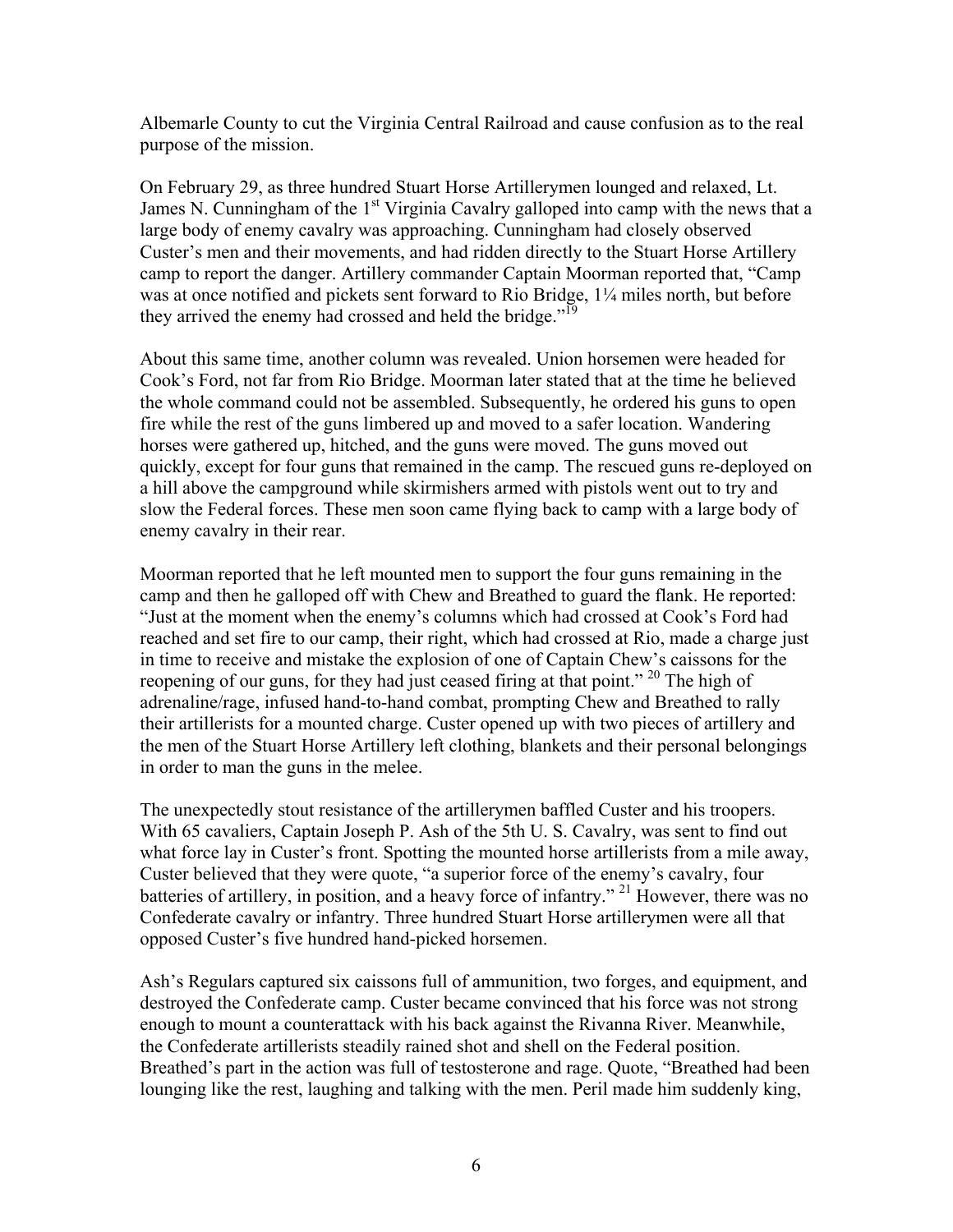and sabre in hand, he rushed to the guns, calling to his men to follow. Breathed wheeled a gun around, trained the piece to bear upon the Federal cavalry and drove home a charge." 22

When the Federals drew within fifty yards of his position, Breathed rang out in an emphatic voice, "Men, you have fought around these guns in many battles! Your first and only duty is to die by them. **Will you do it?**" 23 A chorus of adrenaline filled voices rang out in support of Breathed, whose courage inspired the artillerymen to shred the oncoming Custer troopers with canister. Breathed was reportedly everywhere! He was impervious to the heavy fire of the Union artillery. Eventually the bravado of the Union troopers diminished. Breathed called out the command "**Mount!**" and 20 men followed his lead, armed themselves with sabers, clubs, and fence rails from the camp.

Captain John Esten Cooke, Stuart's staff officer, reported what happened next: "Breathed seized the moment and jumped upon one of the hastily saddled horses. As the drivers disappeared, his own horse was shot [from] under him, staggered, sunk, and rolled upon him. Breathed dragged himself from beneath the bleeding animal, rose to his feet, and rushing to the lead horses of the gun, leaped upon one of them, and struck them jointly with his sabre to force them on."<sup>24</sup>

Upon finding another mount, Breathed came out of his adrenaline/rage and recovered his wits and roared out "**Charge!**" and at the forefront of his men he led a headlong gallop at Custer's troopers. As enemy horsemen dashed in, one stopped at a caisson and shouted, "Ah, you dirty rebels, we've got your camp."<sup>25</sup> Breathed, offended by the taunt, angrily retorted, "yes, you infernal scoundrels, you've got it; but you shall not hold it." <sup>26</sup> With two of his gunners, Breathed opened fire upon the enemy horsemen with revolvers.

Breathed's adrenaline/rage was so intense that he led the charge all the way to Barboursville, Virginia. He pursued the Federals for twenty-four hours. He was so blinded by his adrenaline/rage that he chased Custer's troopers back across the Rivanna River."<sup>27</sup> Chew, Breathed, and the proud Confederate artillerymen had routed an entire brigade of enemy cavalry.

The characteristic of both insurgent and government defenders is evident in this battlefield scenario. It is a blinding adrenaline/rage that moved the melee to a pitch battle. Men on both sides of the skirmish were overcome by a hallucinogenic drug called adrenaline. This naturally produced endorphin causes men to do unthinkable acts of bravery, gallantry and courage. It is this drug that enables a man to pull a car off of an entrapped child after an accident. It is this drug that enables a sense of bliss on the battlefield -- as if everything is **O.K.** -- when shells and bullets are raining all around a tried and true soldier. It is this high that most men, after experiencing it in battle, are not able to escape. Custer himself once said, "I must say that I shall regret to see the war end. I would be willing, yes glad, to see a battle every day during my life." 28

I have personally experienced this high on the reenactment battlefields of Virginia. I have spent six years studying my uncle and what he did during four years of bloody conflict in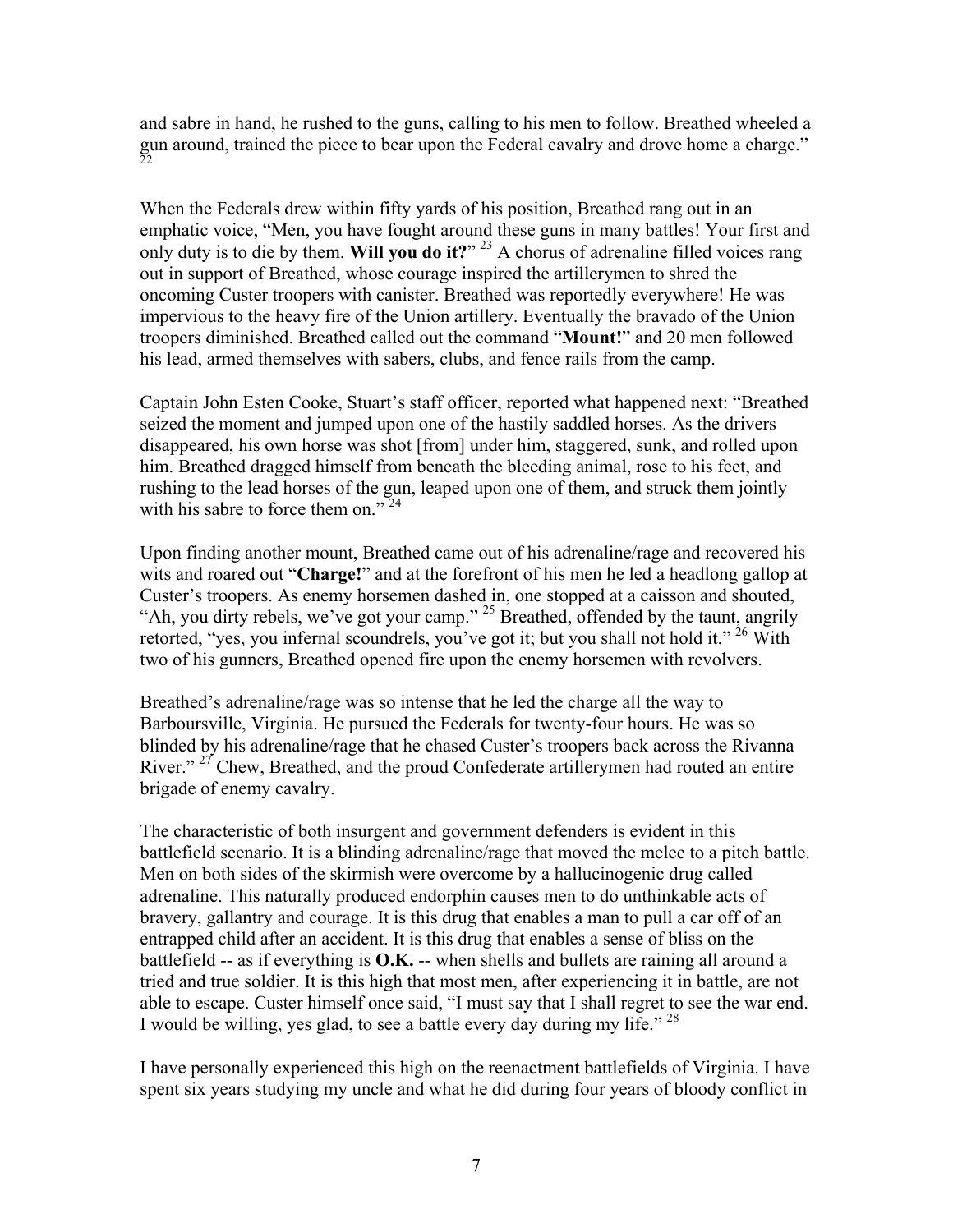the American Civil War. I know this adrenaline/rage from my own first-hand experiences on the reenactment battlefields. The human body is able to endure incredible circumstances of danger and toil when infused with this drug, adrenaline. It is this drug that will likely have humankind in wars, until we can find a way to harness and redirect adrenaline/rage, for the good.

Professional athletics are an evolutionary step towards harnessing the adrenaline/rage which is produced on the battlefield. NFL football is a manifestation of the Civil War. One American state pitted against another, working to move the flag (ball) from one end of the battlefield (field) to another. The ultimate goal of NFL football is to kill (injure) as many of the opposing soldiers (players) as possible in order to win the battle (goal line). Once enough causalities have been inflicted on the battlefield (score) then the battle (game) ends and one state is victorious over another.

What NFL football represents is adrenaline/rage being worked-out, state against state, in an evolutionary advancement that does not require bloodshed. The adrenaline/rage is, today, channeled into a civil arena that does not require death on the battlefield to prove manhood. Men prove their manhood without mortal violence. Yet other nations around the world have not learned this lesson of civility, as their states or tribes continue to do battle on the killing fields of humanity.

In conclusion, we have explored three characteristics of an insurgent or rebel during the Civil War. First, insurgents believed that God was on there side in the war. Second, insurgents were full of hatred toward their enemies on the battlefield and off it. Third, insurgents are motivated by adrenaline/rage, which acts as a blinding hallucinogenic drug in combat. No question the Confederacy was an insurgency which for the fourth time in American history pitted Americans against Americans in a revolution. The Confederate soldier believed God was on their side, consequently they fought and killed with hatful adrenaline/rage through four long years of bloody American history.

Major Breathed had an ultimate fighting spirit of an insurgent. General Custer mirrored these insurgent characteristics, but he was considered a defender of his government and not an insurgent. Both Confederate and Union soldiers fought valiantly and no one thought the War would last four years when it began. In retrospect no one at that time understood how an insurgent would fight when their homelands were invaded by a force that was many times over their superior in warfare.

As a Historian, I would be remiss if I did not somehow analyze, compare and contrast our American Civil War to a war we are in the midst of today. The study of history is fruitless if we do not apply lessons learned in the past to today.

On April  $26<sup>th</sup>$  of 2006, The Washington Post ran a story in which Abu Musab al-Zarqawi declared with an insurgent's righteousness and hatred that "America will go out of Iraq, humiliated, defeated"  $^{29}$  which aired in a 34-minute video taped before he was killed in a bombing raid. Infused with adrenaline/rage, al-Zarqawi took an automatic machine gun and fired it into the empty desert. This scenario of an insurgent fighting against what he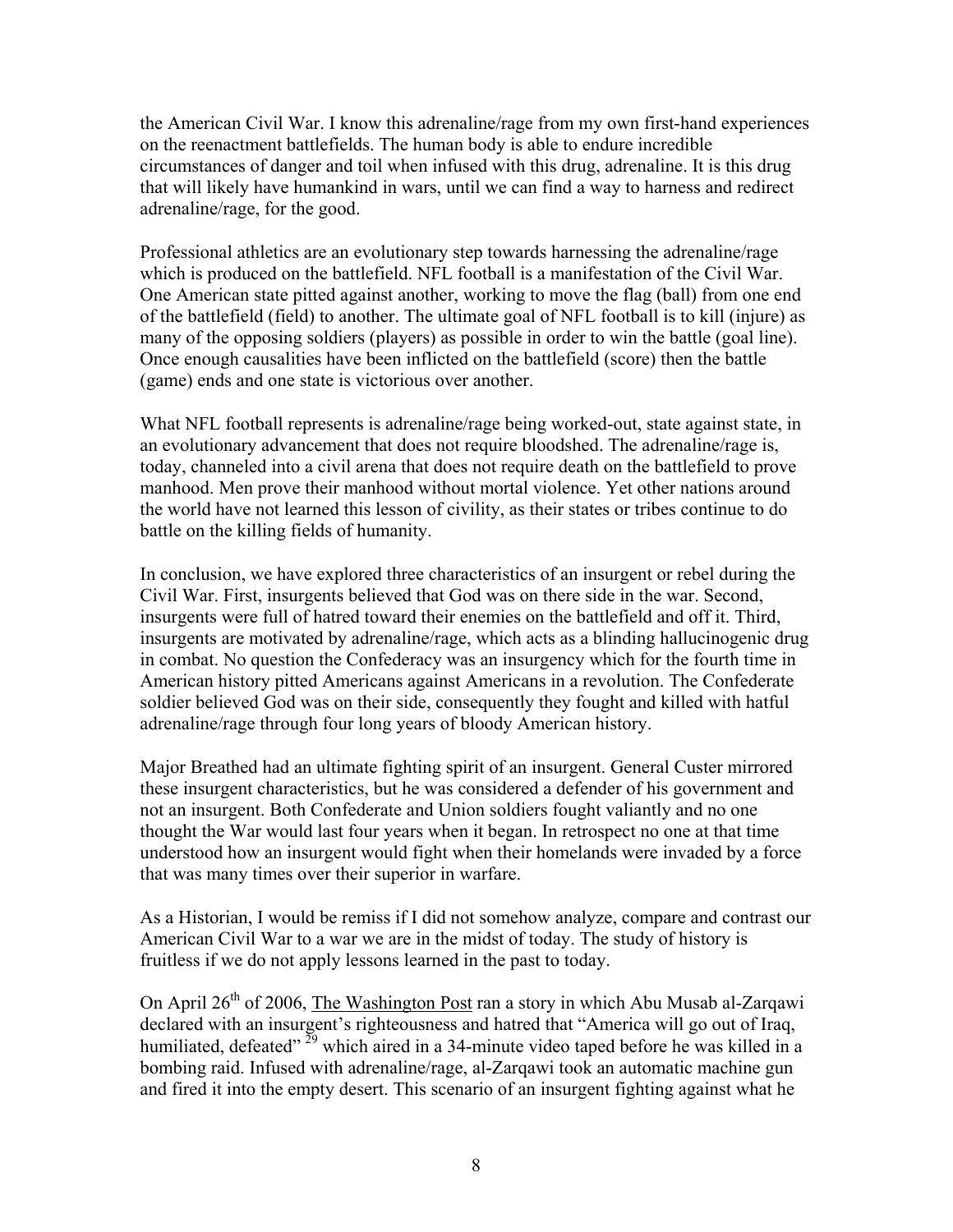perceived to be a tyrannical United States government parallels what took place in our American Civil War? The Union then and America today is thought to be a "tyrannical government power," invading a foreign land, where they were not and today are not wanted.

What the American military leadership did not understand when we went into Afghanistan and Iraq was the insurgent characteristics which I have discussed today. America is a far superior military power and we quickly subdued and occupied these two Muslim countries. The Taliban and Alkida believe Allah-God is on their side, and they fight against American forces with hateful adrenaline/rage, to the extent that they do even blow themselves up in this Jihad Holy War. As a trained Historian, I foremost understand a very important principle in the study of history: history repeats itself, over and over and over, again. I do not condemn or condone what is happening in the Middle East today, only history in time can be the final judge of our military efforts in this particular area of the world.

After World War II there arose a group of German insurgents called the "Wolverines" who continued the war in Europe for many years after its conclusion. We may have militarily subdued two countries in the Middle East, but I do not think we understood the characteristics of insurgents and we certainly do not know how to handle these insurgents in Iraq today. The American Civil War, and it's Confederate insurgents in hind sight, would have been a good paradigm to study before we went to war in the Middle East. Consequently, learning from history, so that we might have better handled the war after the "Shock and Awe" was over!